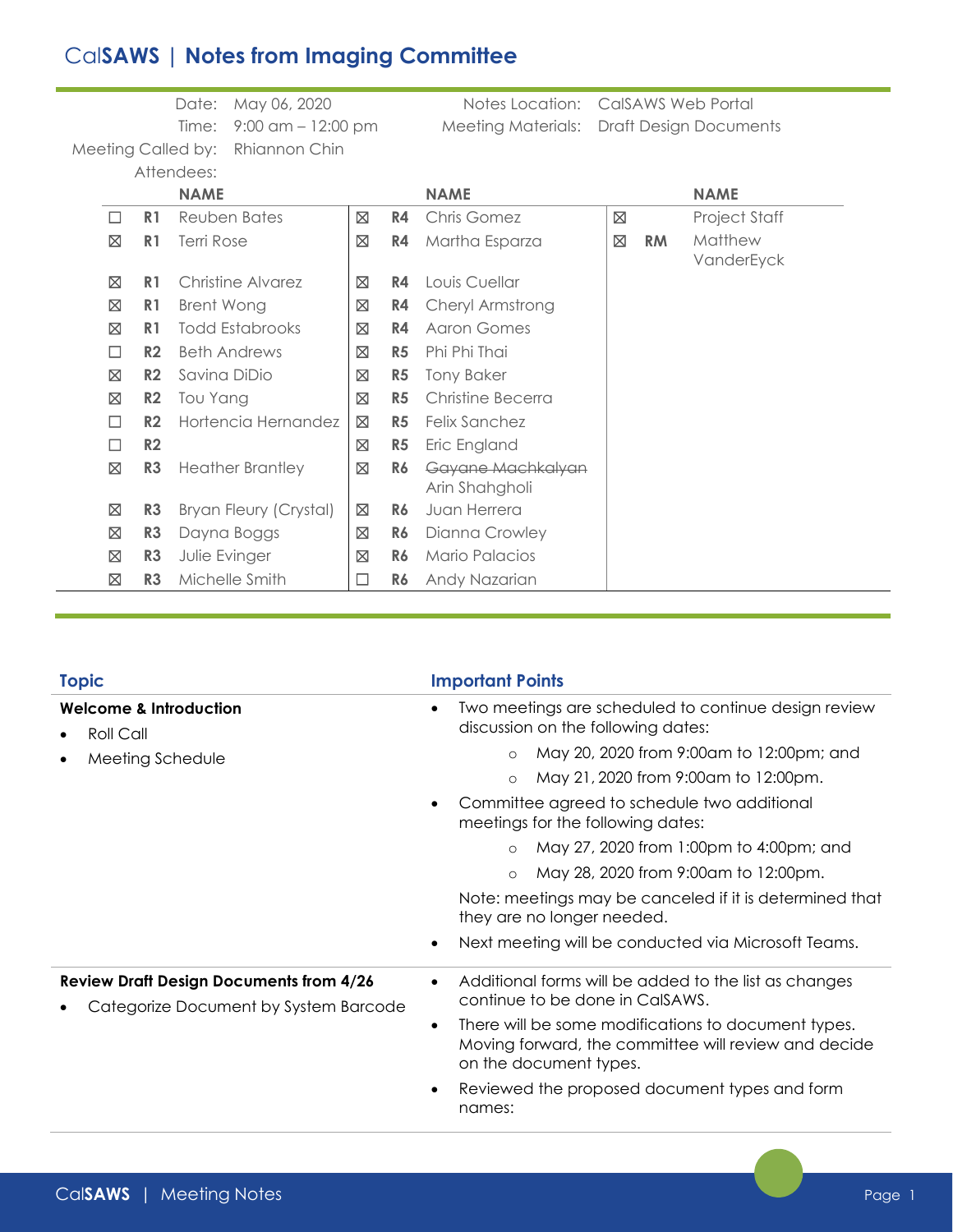| <b>Topic</b>                                          | <b>Important Points</b>                                                                                                                                                                              |  |  |  |  |
|-------------------------------------------------------|------------------------------------------------------------------------------------------------------------------------------------------------------------------------------------------------------|--|--|--|--|
|                                                       | Forms are based on what is known as of right<br>$\circ$<br>now and will coordinate with the<br>Correspondence Committee.                                                                             |  |  |  |  |
|                                                       | There is a forty (40) character limit for document<br>$\circ$<br>types and form names in the Imaging Solution.                                                                                       |  |  |  |  |
|                                                       | Electronic signature is separate from imaging,<br>$\circ$<br>imaging will not identify documents that allow<br>electronic signatures.                                                                |  |  |  |  |
| Multi, Import, Virtual Capture                        | Reviewed CA - 214172 Design Document:<br>$\bullet$                                                                                                                                                   |  |  |  |  |
|                                                       | Presented Design Document with annotated<br>$\circ$<br>questions, responses and/or clarification were<br>provided to address questions and additional<br>inquiries.                                  |  |  |  |  |
|                                                       | There is no tagging functionality for the new<br>$\circ$<br>imaging system.                                                                                                                          |  |  |  |  |
|                                                       | Virtual Coversheet - currently, there are no plans<br>$\circ$<br>for a Virtual Coversheet.                                                                                                           |  |  |  |  |
|                                                       | Cover sheets or other barcoded documents are<br>$\circ$<br>required for Multi-case capture mode.                                                                                                     |  |  |  |  |
|                                                       | Tasks will be implemented in waves and additional<br>features will be added. The project is currently in the<br>planning phase with Task Management Committee to<br>discuss several Task components. |  |  |  |  |
| <b>Other County Documents Queue</b>                   | Reviewed DDID 2514 Design Document:<br>$\bullet$                                                                                                                                                     |  |  |  |  |
|                                                       | Presented Design Document with annotated<br>$\circ$<br>questions, responses and/or clarification were<br>provided to address questions and additional<br>inquiries.                                  |  |  |  |  |
| Append                                                | Reviewed DDID 2510 - CA 214047 Design Document:<br>$\bullet$                                                                                                                                         |  |  |  |  |
|                                                       | Presented Design Document with annotated<br>$\circ$<br>questions, responses and/or clarification were<br>provided to address questions and additional<br>inquiries.                                  |  |  |  |  |
| <b>Review New Draft Design Documents</b>              | Presented Categorize by OCR Design Document:                                                                                                                                                         |  |  |  |  |
| Categorize By OCR                                     | Overview of main points and provided high-<br>$\circ$<br>level clarification of design document.                                                                                                     |  |  |  |  |
| <b>Wrap-up Items</b>                                  | Email suggestions and inquiries are to be submitted to<br>$\bullet$                                                                                                                                  |  |  |  |  |
| <b>Open Discussion</b>                                | Rhiannon Chin.<br>Note, next meeting will be conducted via Microsoft                                                                                                                                 |  |  |  |  |
| Next Meeting - May 20, 2020 (Skype)<br>9:00am-12:00pm | Teams instead of Skype.                                                                                                                                                                              |  |  |  |  |